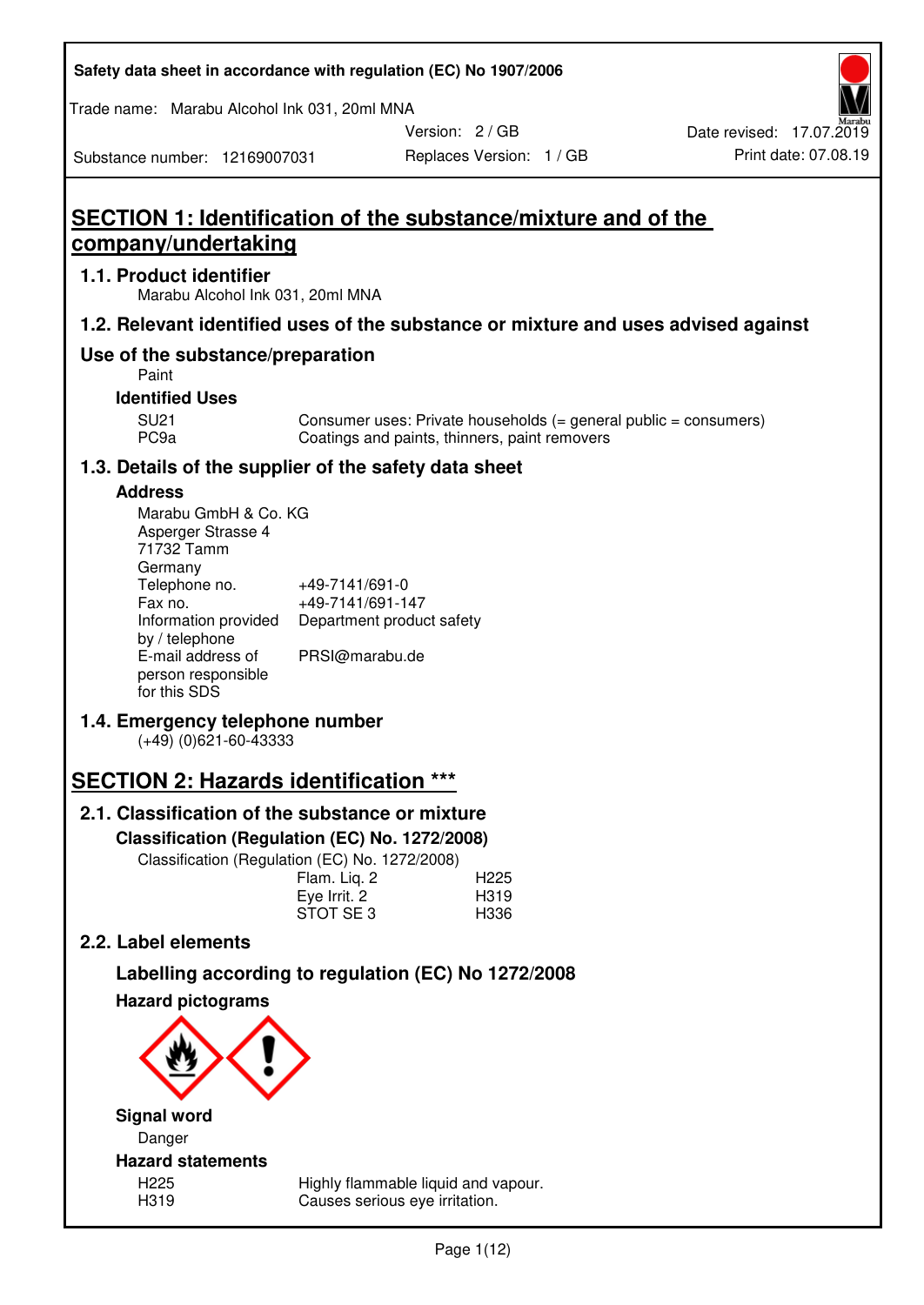| Safety data sheet in accordance with regulation (EC) No 1907/2006 |                                                       |                          |     |                                                                                 |
|-------------------------------------------------------------------|-------------------------------------------------------|--------------------------|-----|---------------------------------------------------------------------------------|
| Trade name: Marabu Alcohol Ink 031, 20ml MNA                      |                                                       |                          |     |                                                                                 |
|                                                                   |                                                       | Version: 2 / GB          |     | Date revised: 17.07.2019                                                        |
| Substance number: 12169007031                                     |                                                       | Replaces Version: 1 / GB |     | Print date: 07.08.19                                                            |
| H336                                                              | May cause drowsiness or dizziness.                    |                          |     |                                                                                 |
| Precautionary statements ***                                      |                                                       |                          |     |                                                                                 |
| P <sub>101</sub>                                                  |                                                       |                          |     | If medical advice is needed, have product container or label at hand.           |
| P102                                                              | Keep out of reach of children.                        |                          |     |                                                                                 |
| P210                                                              |                                                       |                          |     | Keep away from heat, hot surfaces, sparks, open flames and other ignition       |
|                                                                   | sources. No smoking.                                  |                          |     |                                                                                 |
| P264.1                                                            | Wash hands thoroughly after handling.                 |                          |     |                                                                                 |
| P271                                                              | Use only outdoors or in a well-ventilated area.       |                          |     |                                                                                 |
| P280                                                              |                                                       |                          |     | Wear protective gloves/protective clothing/eye protection/face protection.      |
| P305+P351+P338                                                    | lenses, if present and easy to do. Continue rinsing.  |                          |     | IF IN EYES: Rinse cautiously with water for several minutes. Remove contact     |
| P405<br>P501.9                                                    | Store locked up.                                      |                          |     |                                                                                 |
|                                                                   | Dispose of contents/container as problematic waste.   |                          |     |                                                                                 |
|                                                                   |                                                       |                          |     | Hazardous component(s) to be indicated on label (Regulation (EC) No. 1272/2008) |
| contains                                                          | Acetone; Propan-2-ol                                  |                          |     |                                                                                 |
| <b>Supplemental information</b>                                   |                                                       |                          |     |                                                                                 |
| <b>EUH066</b>                                                     | Repeated exposure may cause skin dryness or cracking. |                          |     |                                                                                 |
| 2.3. Other hazards<br>No special hazards have to be mentioned.    |                                                       |                          |     |                                                                                 |
| <b>SECTION 3: Composition/information on ingredients</b>          |                                                       |                          |     |                                                                                 |
| 3.2. Mixtures                                                     |                                                       |                          |     |                                                                                 |
| <b>Hazardous ingredients</b>                                      |                                                       |                          |     |                                                                                 |
|                                                                   |                                                       |                          |     |                                                                                 |
| Propan-2-ol<br>CAS No.                                            | 67-63-0                                               |                          |     |                                                                                 |
| EINECS no.                                                        | 200-661-7                                             |                          |     |                                                                                 |
| Registration no.                                                  | 01-2119457558-25                                      |                          |     |                                                                                 |
| Concentration                                                     | 50<br>$>=$                                            | $\,<\,$                  | 100 | $\%$                                                                            |
|                                                                   |                                                       |                          |     |                                                                                 |
|                                                                   | Classification (Regulation (EC) No. 1272/2008)        |                          |     |                                                                                 |
|                                                                   | Flam. Liq. 2                                          | H <sub>225</sub>         |     |                                                                                 |
|                                                                   | Eye Irrit. 2                                          | H319                     |     |                                                                                 |
|                                                                   | STOT SE3                                              | H336                     |     |                                                                                 |
|                                                                   |                                                       |                          |     |                                                                                 |
| <b>Acetone</b>                                                    |                                                       |                          |     |                                                                                 |
| CAS No.                                                           | 67-64-1                                               |                          |     |                                                                                 |
| EINECS no.                                                        | 200-662-2                                             |                          |     |                                                                                 |
| Registration no.                                                  | 01-2119471330-49                                      |                          |     |                                                                                 |
| Concentration                                                     | 20<br>$>=$                                            | $\overline{\phantom{0}}$ | 25  | $\%$                                                                            |
|                                                                   | Classification (Regulation (EC) No. 1272/2008)        |                          |     |                                                                                 |
|                                                                   | Flam. Liq. 2                                          | H <sub>225</sub>         |     |                                                                                 |
|                                                                   | Eye Irrit. 2                                          | H319                     |     |                                                                                 |
|                                                                   | STOT SE3                                              | H336                     |     |                                                                                 |
|                                                                   |                                                       |                          |     |                                                                                 |
| 2-(Propyloxy) ethanol<br>CAS No.                                  | 2807-30-9                                             |                          |     |                                                                                 |
| EINECS no.                                                        | 220-548-6                                             |                          |     |                                                                                 |
| Concentration                                                     | $\mathbf{1}$<br>$>=$                                  | $\prec$                  | 10  | $\%$                                                                            |
|                                                                   |                                                       |                          |     |                                                                                 |
|                                                                   | Classification (Regulation (EC) No. 1272/2008)        |                          |     |                                                                                 |
|                                                                   | Acute Tox. 4                                          | H312                     |     |                                                                                 |
|                                                                   | Eye Irrit. 2                                          | H319                     |     |                                                                                 |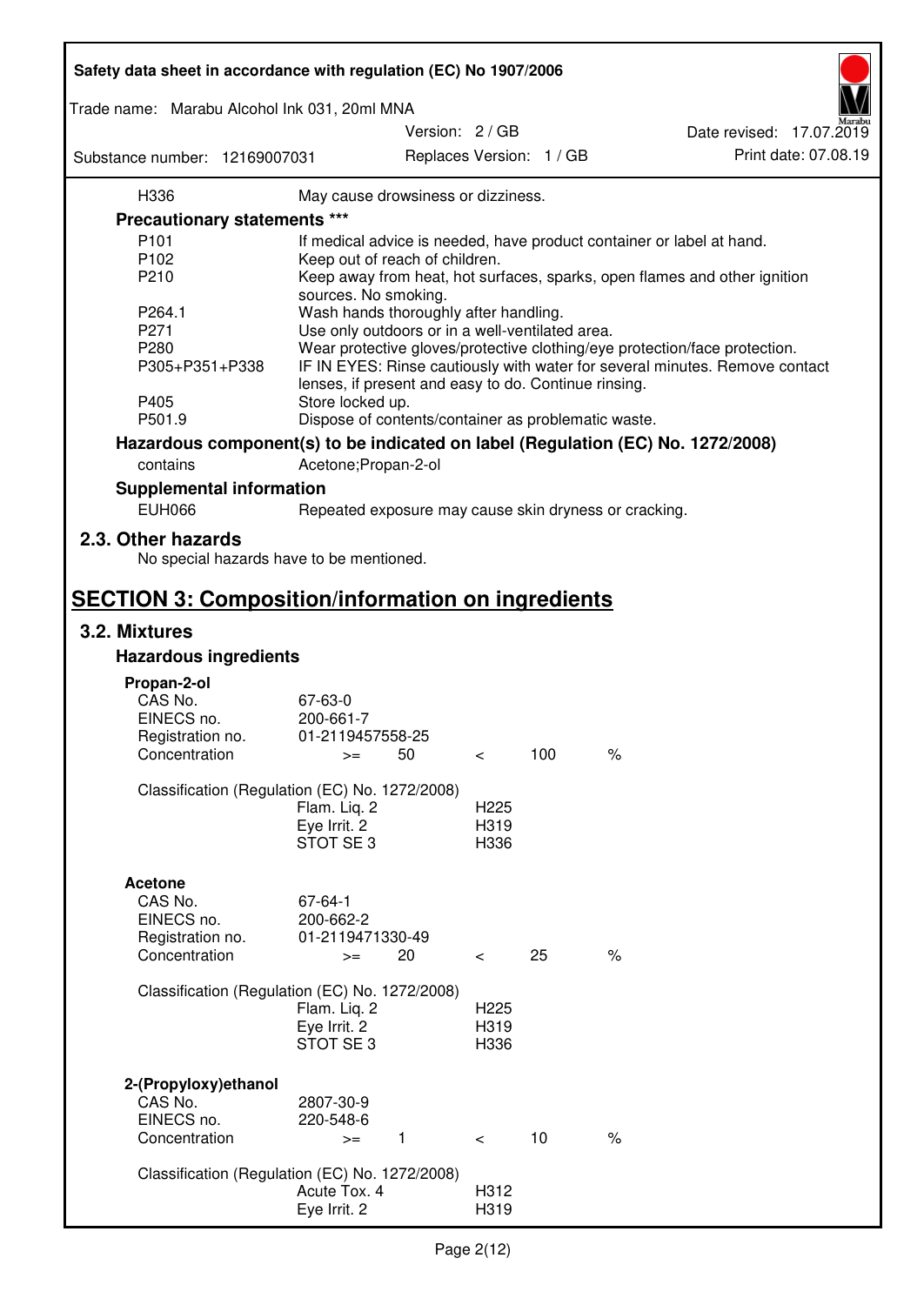Trade name: Marabu Alcohol Ink 031, 20ml MNA



Replaces Version: 1 / GB Print date: 07.08.19 Date revised: 17.07.2019

Substance number: 12169007031

# **SECTION 4: First aid measures**

# **4.1. Description of first aid measures**

#### **General information**

In all cases of doubt, or when symptoms persist, seek medical attention. Never give anything by mouth to an unconscious person. If unconscious place in recovery position and seek medical advice.

#### **After inhalation**

Remove to fresh air, keep patient warm and at rest. If breathing is irregular or stopped, administer artificial respiration.

#### **After skin contact**

Remove contaminated clothing. Wash skin thoroughly with soap and water or use recognised skin cleanser. Do NOT use solvents or thinners.

#### **After eye contact**

Remove contact lenses, irrigate copiously with clean, fresh water, holding the eyelids apart for at least 10 minutes and seek immediate medical advice.

#### **After ingestion**

If accidentally swallowed rinse the mouth with plenty of water (only if the person is conscious) and obtain immediate medical attention. Keep at rest. Do NOT induce vomiting.

#### **4.2. Most important symptoms and effects, both acute and delayed**  Until now no symptoms known so far.

# **4.3. Indication of any immediate medical attention and special treatment needed**

#### **Hints for the physician / treatment**

Treat symptomatically

# **SECTION 5: Firefighting measures**

#### **5.1. Extinguishing media**

#### **Suitable extinguishing media**

Recommended: alcohol resistant foam, CO2, powders, water spray/mist, Not be used for safety reasons: water jet

#### **5.2. Special hazards arising from the substance or mixture**

In the event of fire the following can be released: Carbon monoxide (CO); Carbon dioxide (CO2); dense black smoke

# **5.3. Advice for firefighters**

#### **Special protective equipment for fire-fighting**

Cool closed containers exposed to fire with water. Do not allow run-off from fire fighting to enter drains or water courses.

# **SECTION 6: Accidental release measures**

#### **6.1. Personal precautions, protective equipment and emergency procedures**

Exclude sources of ignition and ventilate the area. Avoid breathing vapours. Refer to protective measures listed in Sections 7 and 8.

#### **6.2. Environmental precautions**

Do not allow to enter drains or waterways. If the product contaminates lakes, rivers or sewage, inform appropriate authorities in accordance with local regulations.

# **6.3. Methods and material for containment and cleaning up**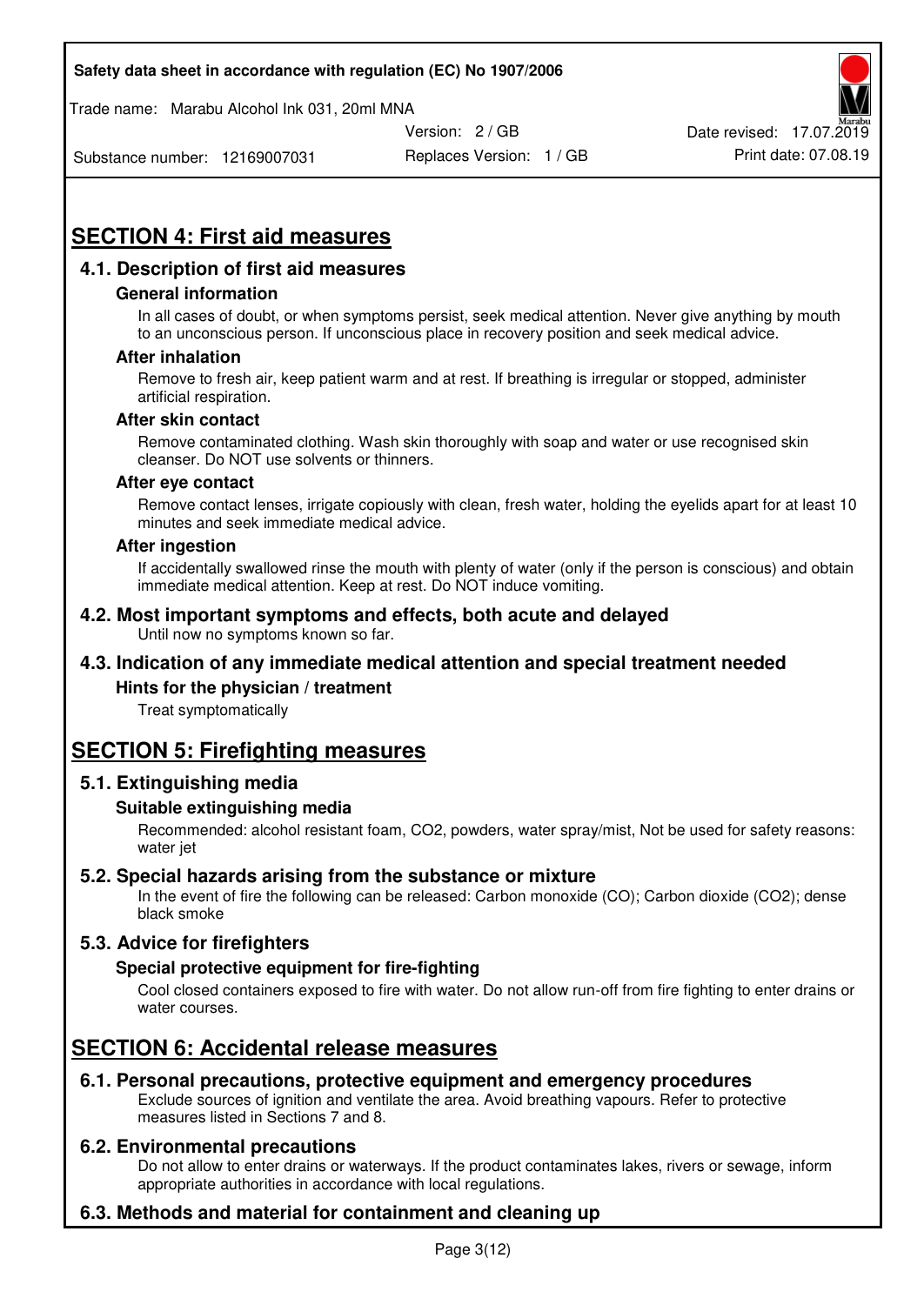Trade name: Marabu Alcohol Ink 031, 20ml MNA

Version: 2 / GB

Replaces Version: 1 / GB Print date: 07.08.19 Date revised: 17.07.2019

Substance number: 12169007031

Contain and collect spillage with non-combustible absorbent materials, e.g. sand, earth, vermiculite, diatomaceous earth and place in container for disposal according to local regulations (see section 13). Clean preferably with a detergent - avoid use of solvents.

### **6.4. Reference to other sections**

Information regarding Safe handling, see Section 7. Information regarding personal protective measures, see Section 8. Information regarding waste disposal, see Section 13.

# **SECTION 7: Handling and storage**

# **7.1. Precautions for safe handling**

#### **Advice on safe handling**

Prevent the creation of flammable or explosive concentrations of vapour in air and avoid vapour concentration higher than the occupational exposure limits. In addition, the product should only be used in areas from which all naked lights and other sources of ignition have been excluded. Electrical equipment should be protected to the appropriate standard. Mixture may charge electrostatically: always use earthing leads when transferring from one container to another. Operators should wear anti-static footwear and clothing and floors should be of the conducting type. Isolate from sources of heat, sparks and open flame. No sparking tools should be used. Avoid skin and eye contact. Avoid the inhalation of particulates and spray mist arising from the application of this mixture. Smoking, eating and drinking shall be prohibited in application area. For personal protection see Section 8. Never use pressure to empty: container is not a pressure vessel. Always keep in containers of same material as the original one. Comply with the health and safety at work laws. Do not allow to enter drains or water courses.

#### **Advice on protection against fire and explosion**

Vapours are heavier than air and may spread along floors. Vapours may form explosive mixtures with air.

#### **Classification of fires / temperature class / Ignition group / Dust explosion class**

Classification of fires B (Combustible liquid substances)<br>Temperature class T2 Temperature class

# **7.2. Conditions for safe storage, including any incompatibilities**

#### **Requirements for storage rooms and vessels**

Electrical installations/working materials must comply with the local applied technological safety standards. Storage rooms in which filling operations take place must have a conducting floor. Store in accordance with national regulation

#### **Hints on storage assembly**

Store away from oxidising agents, from strongly alkaline and strongly acid materials.

#### **Further information on storage conditions**

Observe label precautions. Store between 15 and 30 °C in a dry, well ventilated place away from sources of heat and direct sunlight. Keep container tightly closed. Keep away from sources of ignition. No smoking. Prevent unauthorised access. Containers which are opened must be carefully resealed and kept upright to prevent leakage.

# **7.3. Specific end use(s)**

Paint

# **SECTION 8: Exposure controls/personal protection**

# **8.1. Control parameters**

# **Exposure limit values**

**Acetone** 

| List  | <b>EH40</b> |                   |     |        |
|-------|-------------|-------------------|-----|--------|
| Type  | WEL         |                   |     |        |
| Value | 1210        | mg/m <sup>3</sup> | 500 | ppm(V) |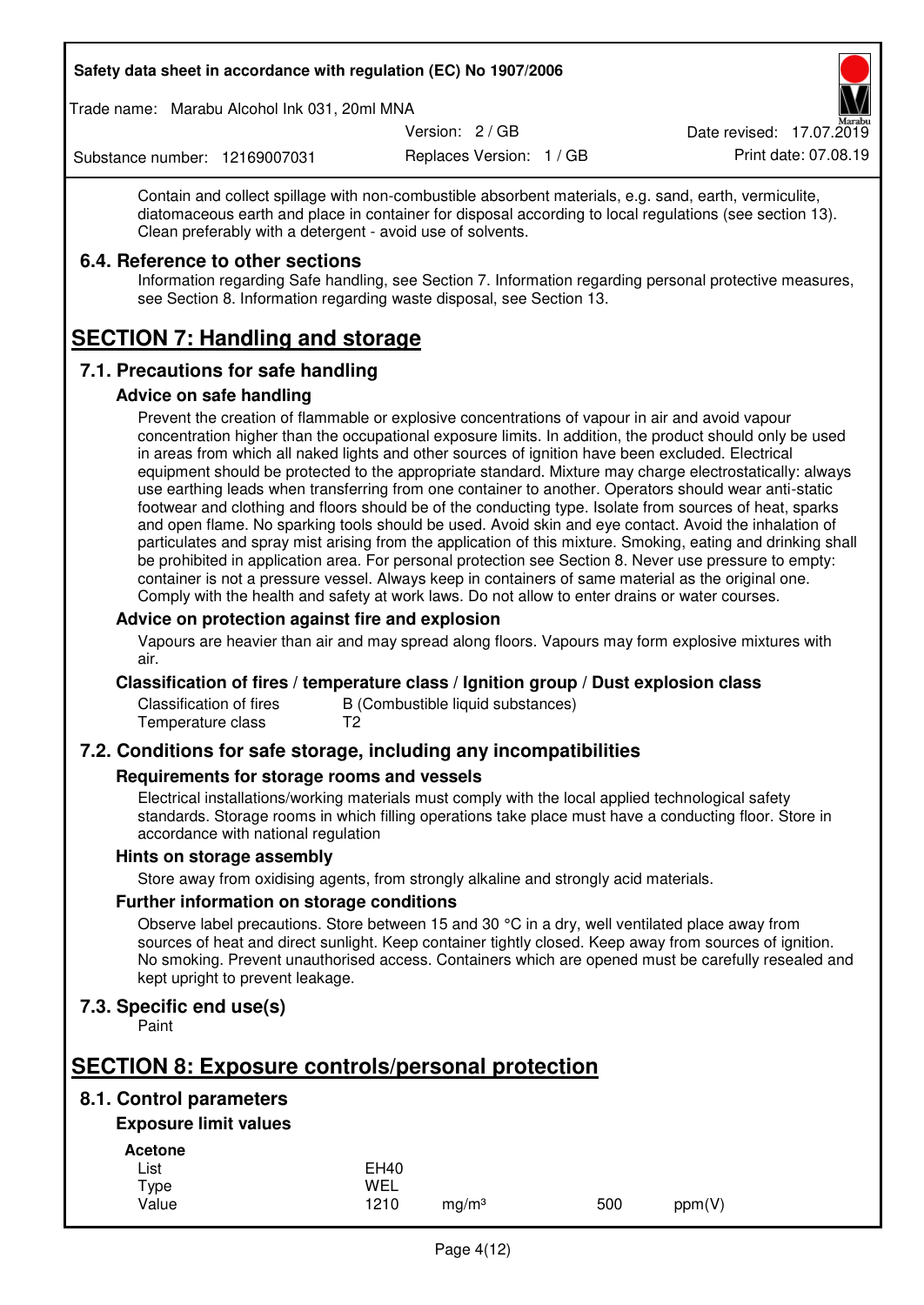| Safety data sheet in accordance with regulation (EC) No 1907/2006                                                               |                                     |                                                           |      |                   |                          |
|---------------------------------------------------------------------------------------------------------------------------------|-------------------------------------|-----------------------------------------------------------|------|-------------------|--------------------------|
| Trade name: Marabu Alcohol Ink 031, 20ml MNA                                                                                    |                                     |                                                           |      |                   |                          |
|                                                                                                                                 |                                     | Version: 2 / GB                                           |      |                   | Date revised: 17.07.2019 |
| Substance number: 12169007031                                                                                                   |                                     | Replaces Version: 1 / GB                                  |      |                   | Print date: 07.08.19     |
| Short term exposure limit<br><b>Status: 2011</b>                                                                                | 3620                                | mg/m <sup>3</sup>                                         | 1500 | ppm(V)            |                          |
| Propan-2-ol                                                                                                                     |                                     |                                                           |      |                   |                          |
| List                                                                                                                            | EH40<br><b>WEL</b>                  |                                                           |      |                   |                          |
| <b>Type</b><br>Value                                                                                                            | 999                                 | mg/m <sup>3</sup>                                         | 400  | ppm(V)            |                          |
| Short term exposure limit<br><b>Status: 2011</b>                                                                                | 1250                                | mg/m <sup>3</sup>                                         | 500  | ppm(V)            |                          |
| <b>Derived No/Minimal Effect Levels (DNEL/DMEL)</b>                                                                             |                                     |                                                           |      |                   |                          |
| <b>Acetone</b>                                                                                                                  |                                     |                                                           |      |                   |                          |
| Type of value<br>Reference group<br>Duration of exposure                                                                        | Worker<br>Long term                 | Derived No Effect Level (DNEL)                            |      |                   |                          |
| Route of exposure<br>Concentration                                                                                              | dermal                              | 186                                                       |      | mg/kg/d           |                          |
| Type of value<br>Reference group<br>Duration of exposure<br>Route of exposure                                                   | Worker<br>Short term<br>inhalative  | Derived No Effect Level (DNEL)                            |      |                   |                          |
| Concentration                                                                                                                   |                                     | 2420                                                      |      | mg/m <sup>3</sup> |                          |
| Type of value<br>Reference group<br>Duration of exposure<br>Route of exposure<br>Concentration                                  | Worker<br>Long term<br>inhalative   | Derived No Effect Level (DNEL)<br>1210                    |      | mg/m <sup>3</sup> |                          |
|                                                                                                                                 |                                     |                                                           |      |                   |                          |
| Type of value<br>Reference group<br>Duration of exposure<br>Route of exposure                                                   | Consumer<br>Long term<br>oral       | Derived No Effect Level (DNEL)                            |      |                   |                          |
| Concentration                                                                                                                   |                                     | 62                                                        |      | mg/kg/d           |                          |
| Type of value<br>Reference group<br>Duration of exposure<br>Concentration                                                       | Consumer<br>Long term               | Derived No Effect Level (DNEL)<br>62                      |      |                   |                          |
|                                                                                                                                 |                                     |                                                           |      | mg/kg/d           |                          |
| Type of value<br>Reference group<br>Duration of exposure<br>Route of exposure<br>Concentration                                  | Consumer<br>Long term<br>inhalative | Derived No Effect Level (DNEL)<br>200                     |      | mg/m <sup>3</sup> |                          |
|                                                                                                                                 |                                     |                                                           |      |                   |                          |
| Propan-2-ol<br>Type of value<br>Reference group<br>Duration of exposure<br>Route of exposure<br>Mode of action<br>Concentration | Worker<br>Long term<br>inhalative   | Derived No Effect Level (DNEL)<br>Systemic effects<br>500 |      | mg/m <sup>3</sup> |                          |
| Type of value<br>Reference group<br>Duration of exposure                                                                        | Worker<br>Long term                 | Derived No Effect Level (DNEL)                            |      |                   |                          |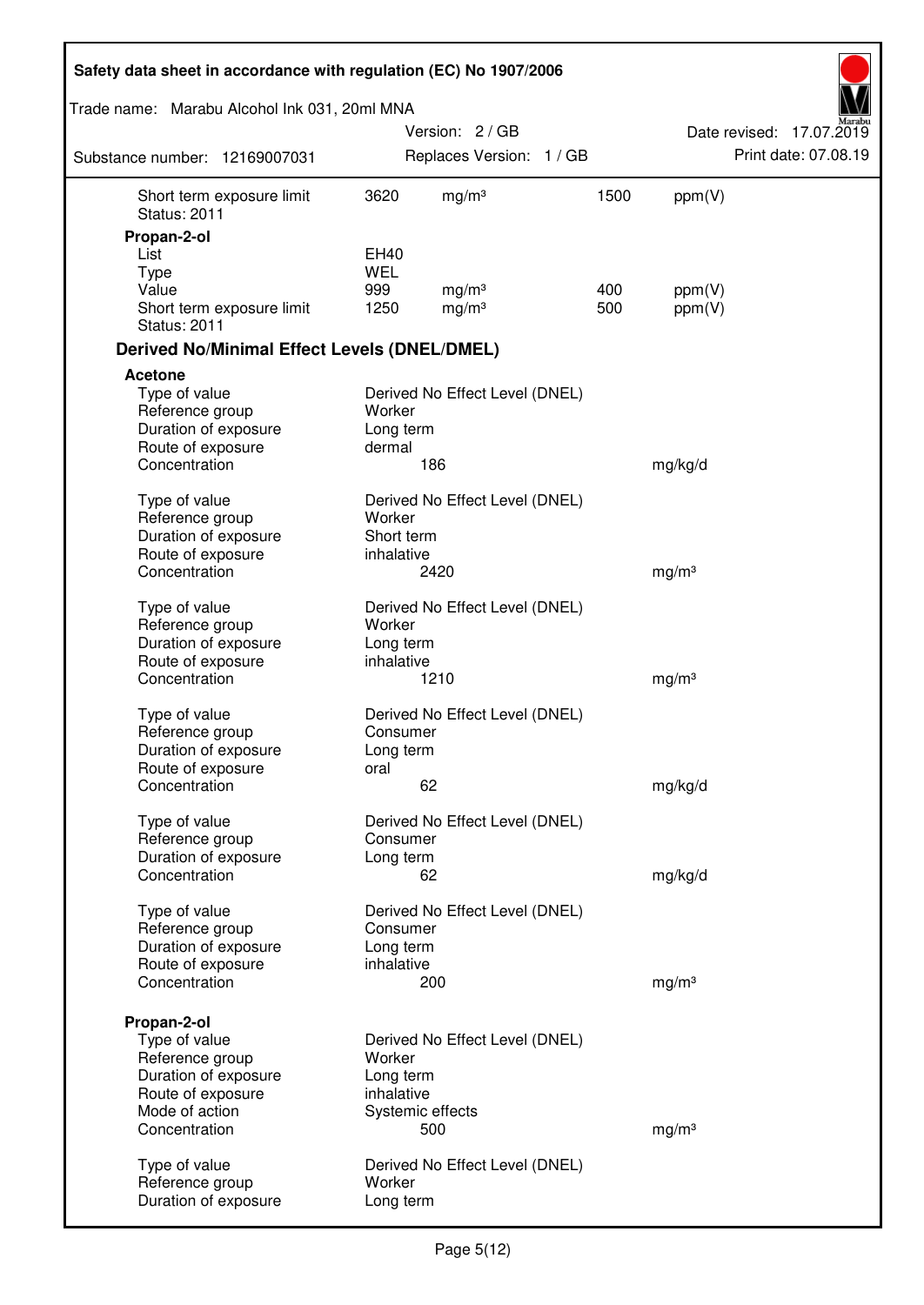Trade name: Marabu Alcohol Ink 031, 20ml MNA

Substance number: 12169007031

Version: 2 / GB Replaces Version: 1 / GB Print date: 07.08.19

Date revised: 17.07.2019

| Route of exposure                               | dermal                         |                   |
|-------------------------------------------------|--------------------------------|-------------------|
| Mode of action                                  | Systemic effects               |                   |
| Concentration                                   | 888                            | mg/kg/d           |
|                                                 |                                |                   |
| Type of value                                   | Derived No Effect Level (DNEL) |                   |
| Reference group                                 | <b>General Population</b>      |                   |
| Duration of exposure                            | Long term                      |                   |
| Route of exposure                               | inhalative                     |                   |
| Mode of action                                  | Systemic effects               |                   |
| Concentration                                   | 89                             | mg/m <sup>3</sup> |
|                                                 |                                |                   |
| Type of value                                   | Derived No Effect Level (DNEL) |                   |
| Reference group                                 | <b>General Population</b>      |                   |
| Duration of exposure                            | Long term                      |                   |
| Route of exposure                               | dermal                         |                   |
| Mode of action                                  | Systemic effects               |                   |
| Concentration                                   | 319                            | mg/kg/d           |
|                                                 |                                |                   |
| Type of value                                   | Derived No Effect Level (DNEL) |                   |
| Reference group                                 | <b>General Population</b>      |                   |
| Duration of exposure                            | Long term                      |                   |
| Route of exposure                               | oral                           |                   |
| Mode of action                                  | Systemic effects               |                   |
| Concentration                                   | 26                             | mg/kg/d           |
|                                                 |                                |                   |
| <b>Predicted No Effect Concentration (PNEC)</b> |                                |                   |
| <b>Acetone</b>                                  |                                |                   |
|                                                 | <b>PNEC</b>                    |                   |
| Type of value                                   | Freshwater                     |                   |
| <b>Type</b><br>Concentration                    |                                |                   |
|                                                 | 10,6                           | mg/l              |
| Type of value                                   | <b>PNEC</b>                    |                   |
| <b>Type</b>                                     | Saltwater                      |                   |
| Concentration                                   | 1,06                           | mg/l              |
|                                                 |                                |                   |
| Type of value                                   | <b>PNEC</b>                    |                   |
| Type                                            | Water (intermittent release)   |                   |
| Concentration                                   | 21                             | mg/l              |
|                                                 |                                |                   |
| Type of value                                   | <b>PNEC</b>                    |                   |
| Type                                            | Freshwater sediment            |                   |
| Concentration                                   | 30,4                           | mg/kg             |
|                                                 |                                |                   |
| Type of value                                   | <b>PNEC</b>                    |                   |
| Type                                            | Marine sediment                |                   |
| Concentration                                   | 3,04                           | mg/kg             |
|                                                 |                                |                   |
| Type of value                                   | <b>PNEC</b>                    |                   |
| <b>Type</b>                                     | Soil                           |                   |
| Concentration                                   | 29,5                           | mg/kg             |
|                                                 |                                |                   |
| Type of value                                   | <b>PNEC</b>                    |                   |
| Type                                            | Sewage treatment plant (STP)   |                   |
| Concentration                                   | 100                            | mg/l              |
|                                                 |                                |                   |
| Propan-2-ol                                     |                                |                   |
| Type of value                                   | <b>PNEC</b>                    |                   |
|                                                 |                                |                   |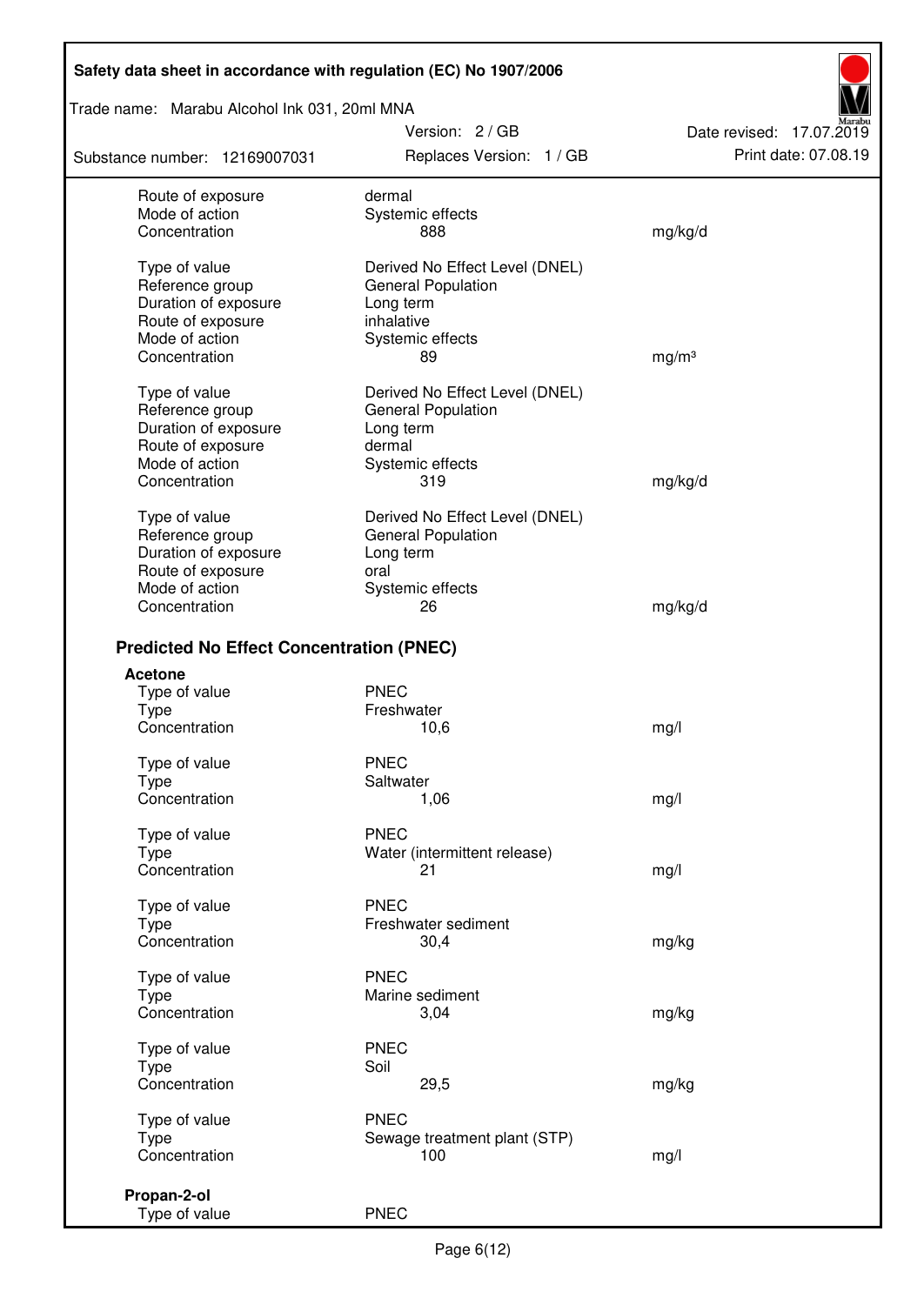#### Trade name: Marabu Alcohol Ink 031, 20ml MNA

| Substance number: 12169007031          | Replaces Version: 1 / GB                            | Print date: 07.08.19 |
|----------------------------------------|-----------------------------------------------------|----------------------|
| Type<br>Concentration                  | Freshwater<br>140,9                                 | mg/l                 |
| Type of value<br>Type<br>Concentration | <b>PNEC</b><br>Saltwater<br>140,9                   | mg/l                 |
| Type of value<br>Type<br>Concentration | <b>PNEC</b><br>Sewage treatment plant (STP)<br>2251 | mg/l                 |
| Type of value<br>Type<br>Concentration | <b>PNEC</b><br>Freshwater sediment<br>552           | mg/kg                |
| Type of value<br>Type<br>Concentration | <b>PNEC</b><br>Marine sediment<br>552               | mg/kg                |
| Type of value<br>Type<br>Concentration | <b>PNEC</b><br>Soil<br>28                           | mg/kg                |

Version: 2 / GB

Date revised: 17.07.2019

# **8.2. Exposure controls**

#### **Exposure controls**

Provide adequate ventilation. Where reasonably practicable this should be achieved by the use of local exhaust ventilation and good general extraction. If these are not sufficient to maintain concentrations of particulates and solvent vapour below the OEL, suitable respiratory protection must be worn.

#### **Respiratory protection**

If workers are exposed to concentrations above the exposure limit they must use appropriate, certified respirators. Full mask, filter A

#### **Hand protection**

There is no one glove material or combination of materials that will give unlimited resistance to any individual or combination of chemicals.

For prolonged or repeated handling nitrile rubber gloves with textile undergloves are required.<br>Material thickness  $\geq 0.5$  mm

- Material thickness  $\begin{array}{ccc} 0.5 \\ -8.5 \end{array}$  Material thickness  $\begin{array}{ccc} 0.5 \\ -8.5 \end{array}$
- Breakthrough time < 30 min

The breakthrough time must be greater than the end use time of the product.

The instructions and information provided by the glove manufacturer on use, storage, maintenance and replacement must be followed.

Gloves should be replaced regularly and if there is any sign of damage to the glove material.

Always ensure that gloves are free from defects and that they are stored and used correctly.

The performance or effectiveness of the glove may be reduced by physical/ chemical damage and poor maintenance.

Barrier creams may help to protect the exposed areas of the skin, they should however not be applied once exposure has occurred.

#### **Eye protection**

Use safety eyewear designed to protect against splash of liquids.

#### **Body protection**

Cotton or cotton/synthetic overalls or coveralls are normally suitable.

# **SECTION 9: Physical and chemical properties**

**9.1. Information on basic physical and chemical properties**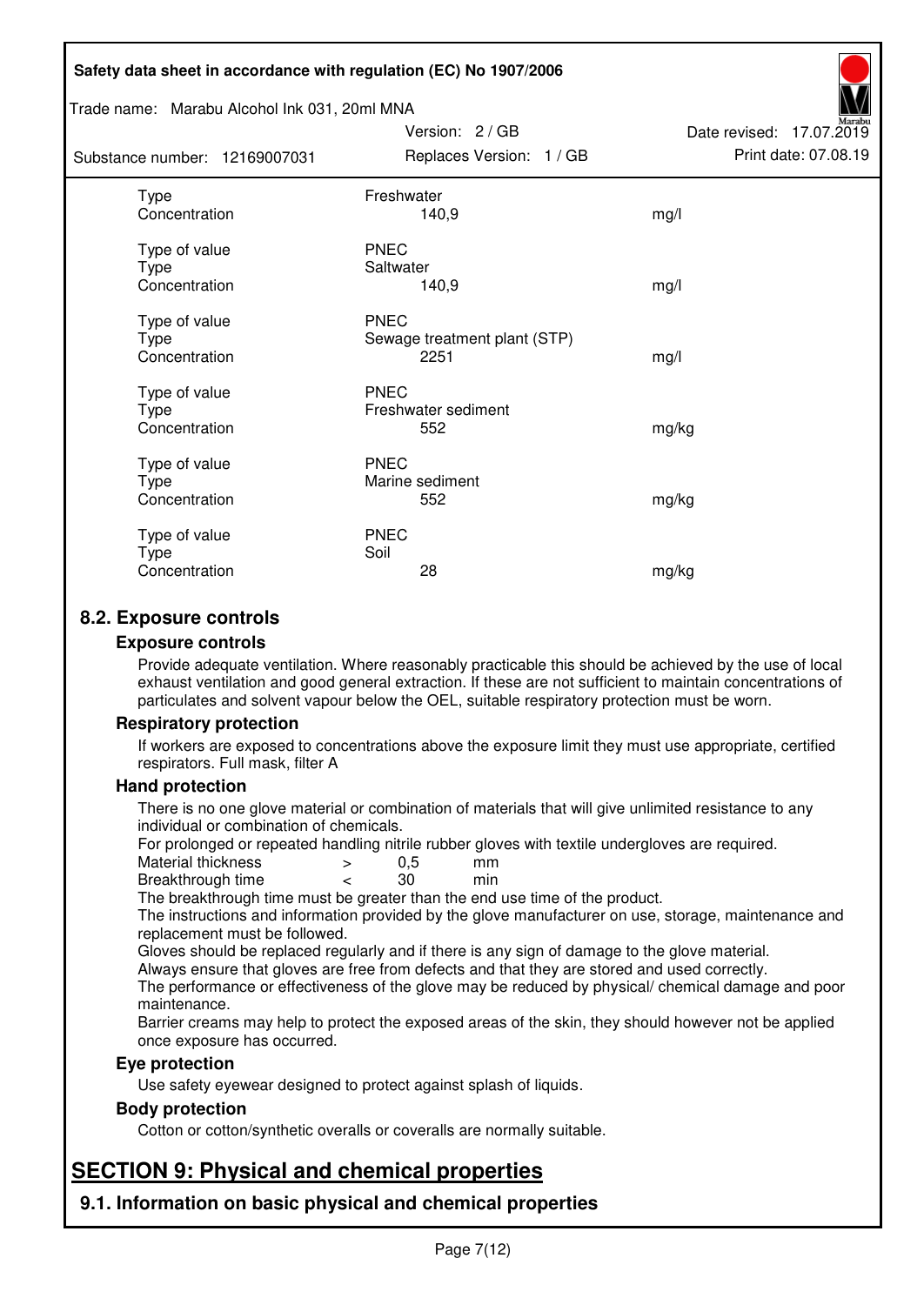| Form<br>liquid<br>coloured<br><b>Colour</b><br><b>Odour</b><br>solvent-like<br><b>Odour threshold</b><br>Remarks<br>No data available<br>pH value<br>Remarks<br>Not applicable<br><b>Melting point</b><br>Remarks<br>not determined<br><b>Freezing point</b><br>Remarks<br>not determined<br>Initial boiling point and boiling range<br>Value<br>$^{\circ}C$<br>82<br>appr.<br><b>Flash point</b><br>$^{\circ}C$<br>Value<br>20<br>Evaporation rate (ether $= 1$ ) :<br>Remarks<br>not determined<br><b>Flammability (solid, gas)</b><br>Not applicable<br>Upper/lower flammability or explosive limits<br>Lower explosion limit<br>$\overline{c}$<br>$%$ (V)<br>appr.<br>13<br>Upper explosion limit<br>$%$ (V)<br>appr.<br>Source<br>Literature value<br>Vapour pressure<br>Value<br>hPa<br>45<br>appr.<br><b>Vapour density</b><br>Remarks<br>not determined<br><b>Density</b><br>Remarks<br>not determined<br>Solubility in water<br>Remarks<br>partially miscible<br>Partition coefficient: n-octanol/water<br>Remarks<br>Not applicable<br>Ignition temperature<br>$^{\circ}C$<br>Value<br>425<br>appr.<br>Source<br>Literature value<br><b>Viscosity</b><br>Value<br>mPa.s<br>250<br>150<br>to<br><b>Efflux time</b><br>Value<br>12<br>$\,<\,$<br>s<br>$\rm ^{\circ}C$<br>20<br>Temperature<br>DIN 53211 4 mm<br>Method<br><b>Explosive properties</b><br>evaluation<br>no<br><b>Oxidising properties</b> | Trade name: Marabu Alcohol Ink 031, 20ml MNA<br>Substance number: 12169007031 | Version: 2 / GB<br>Replaces Version: 1 / GB |  | Date revised: 17.07.2019<br>Print date: 07.08.19 |  |
|------------------------------------------------------------------------------------------------------------------------------------------------------------------------------------------------------------------------------------------------------------------------------------------------------------------------------------------------------------------------------------------------------------------------------------------------------------------------------------------------------------------------------------------------------------------------------------------------------------------------------------------------------------------------------------------------------------------------------------------------------------------------------------------------------------------------------------------------------------------------------------------------------------------------------------------------------------------------------------------------------------------------------------------------------------------------------------------------------------------------------------------------------------------------------------------------------------------------------------------------------------------------------------------------------------------------------------------------------------------------------------------------------------------|-------------------------------------------------------------------------------|---------------------------------------------|--|--------------------------------------------------|--|
|                                                                                                                                                                                                                                                                                                                                                                                                                                                                                                                                                                                                                                                                                                                                                                                                                                                                                                                                                                                                                                                                                                                                                                                                                                                                                                                                                                                                                  |                                                                               |                                             |  |                                                  |  |
|                                                                                                                                                                                                                                                                                                                                                                                                                                                                                                                                                                                                                                                                                                                                                                                                                                                                                                                                                                                                                                                                                                                                                                                                                                                                                                                                                                                                                  |                                                                               |                                             |  |                                                  |  |
|                                                                                                                                                                                                                                                                                                                                                                                                                                                                                                                                                                                                                                                                                                                                                                                                                                                                                                                                                                                                                                                                                                                                                                                                                                                                                                                                                                                                                  |                                                                               |                                             |  |                                                  |  |
|                                                                                                                                                                                                                                                                                                                                                                                                                                                                                                                                                                                                                                                                                                                                                                                                                                                                                                                                                                                                                                                                                                                                                                                                                                                                                                                                                                                                                  |                                                                               |                                             |  |                                                  |  |
|                                                                                                                                                                                                                                                                                                                                                                                                                                                                                                                                                                                                                                                                                                                                                                                                                                                                                                                                                                                                                                                                                                                                                                                                                                                                                                                                                                                                                  |                                                                               |                                             |  |                                                  |  |
|                                                                                                                                                                                                                                                                                                                                                                                                                                                                                                                                                                                                                                                                                                                                                                                                                                                                                                                                                                                                                                                                                                                                                                                                                                                                                                                                                                                                                  |                                                                               |                                             |  |                                                  |  |
|                                                                                                                                                                                                                                                                                                                                                                                                                                                                                                                                                                                                                                                                                                                                                                                                                                                                                                                                                                                                                                                                                                                                                                                                                                                                                                                                                                                                                  |                                                                               |                                             |  |                                                  |  |
|                                                                                                                                                                                                                                                                                                                                                                                                                                                                                                                                                                                                                                                                                                                                                                                                                                                                                                                                                                                                                                                                                                                                                                                                                                                                                                                                                                                                                  |                                                                               |                                             |  |                                                  |  |
|                                                                                                                                                                                                                                                                                                                                                                                                                                                                                                                                                                                                                                                                                                                                                                                                                                                                                                                                                                                                                                                                                                                                                                                                                                                                                                                                                                                                                  |                                                                               |                                             |  |                                                  |  |
|                                                                                                                                                                                                                                                                                                                                                                                                                                                                                                                                                                                                                                                                                                                                                                                                                                                                                                                                                                                                                                                                                                                                                                                                                                                                                                                                                                                                                  |                                                                               |                                             |  |                                                  |  |
|                                                                                                                                                                                                                                                                                                                                                                                                                                                                                                                                                                                                                                                                                                                                                                                                                                                                                                                                                                                                                                                                                                                                                                                                                                                                                                                                                                                                                  |                                                                               |                                             |  |                                                  |  |
|                                                                                                                                                                                                                                                                                                                                                                                                                                                                                                                                                                                                                                                                                                                                                                                                                                                                                                                                                                                                                                                                                                                                                                                                                                                                                                                                                                                                                  |                                                                               |                                             |  |                                                  |  |
|                                                                                                                                                                                                                                                                                                                                                                                                                                                                                                                                                                                                                                                                                                                                                                                                                                                                                                                                                                                                                                                                                                                                                                                                                                                                                                                                                                                                                  |                                                                               |                                             |  |                                                  |  |
|                                                                                                                                                                                                                                                                                                                                                                                                                                                                                                                                                                                                                                                                                                                                                                                                                                                                                                                                                                                                                                                                                                                                                                                                                                                                                                                                                                                                                  |                                                                               |                                             |  |                                                  |  |
|                                                                                                                                                                                                                                                                                                                                                                                                                                                                                                                                                                                                                                                                                                                                                                                                                                                                                                                                                                                                                                                                                                                                                                                                                                                                                                                                                                                                                  |                                                                               |                                             |  |                                                  |  |
|                                                                                                                                                                                                                                                                                                                                                                                                                                                                                                                                                                                                                                                                                                                                                                                                                                                                                                                                                                                                                                                                                                                                                                                                                                                                                                                                                                                                                  |                                                                               |                                             |  |                                                  |  |
|                                                                                                                                                                                                                                                                                                                                                                                                                                                                                                                                                                                                                                                                                                                                                                                                                                                                                                                                                                                                                                                                                                                                                                                                                                                                                                                                                                                                                  |                                                                               |                                             |  |                                                  |  |
|                                                                                                                                                                                                                                                                                                                                                                                                                                                                                                                                                                                                                                                                                                                                                                                                                                                                                                                                                                                                                                                                                                                                                                                                                                                                                                                                                                                                                  |                                                                               |                                             |  |                                                  |  |
|                                                                                                                                                                                                                                                                                                                                                                                                                                                                                                                                                                                                                                                                                                                                                                                                                                                                                                                                                                                                                                                                                                                                                                                                                                                                                                                                                                                                                  |                                                                               |                                             |  |                                                  |  |
|                                                                                                                                                                                                                                                                                                                                                                                                                                                                                                                                                                                                                                                                                                                                                                                                                                                                                                                                                                                                                                                                                                                                                                                                                                                                                                                                                                                                                  |                                                                               |                                             |  |                                                  |  |
|                                                                                                                                                                                                                                                                                                                                                                                                                                                                                                                                                                                                                                                                                                                                                                                                                                                                                                                                                                                                                                                                                                                                                                                                                                                                                                                                                                                                                  |                                                                               |                                             |  |                                                  |  |
|                                                                                                                                                                                                                                                                                                                                                                                                                                                                                                                                                                                                                                                                                                                                                                                                                                                                                                                                                                                                                                                                                                                                                                                                                                                                                                                                                                                                                  |                                                                               |                                             |  |                                                  |  |
|                                                                                                                                                                                                                                                                                                                                                                                                                                                                                                                                                                                                                                                                                                                                                                                                                                                                                                                                                                                                                                                                                                                                                                                                                                                                                                                                                                                                                  |                                                                               |                                             |  |                                                  |  |
|                                                                                                                                                                                                                                                                                                                                                                                                                                                                                                                                                                                                                                                                                                                                                                                                                                                                                                                                                                                                                                                                                                                                                                                                                                                                                                                                                                                                                  |                                                                               |                                             |  |                                                  |  |
|                                                                                                                                                                                                                                                                                                                                                                                                                                                                                                                                                                                                                                                                                                                                                                                                                                                                                                                                                                                                                                                                                                                                                                                                                                                                                                                                                                                                                  |                                                                               |                                             |  |                                                  |  |
|                                                                                                                                                                                                                                                                                                                                                                                                                                                                                                                                                                                                                                                                                                                                                                                                                                                                                                                                                                                                                                                                                                                                                                                                                                                                                                                                                                                                                  |                                                                               |                                             |  |                                                  |  |
|                                                                                                                                                                                                                                                                                                                                                                                                                                                                                                                                                                                                                                                                                                                                                                                                                                                                                                                                                                                                                                                                                                                                                                                                                                                                                                                                                                                                                  |                                                                               |                                             |  |                                                  |  |
|                                                                                                                                                                                                                                                                                                                                                                                                                                                                                                                                                                                                                                                                                                                                                                                                                                                                                                                                                                                                                                                                                                                                                                                                                                                                                                                                                                                                                  |                                                                               |                                             |  |                                                  |  |
|                                                                                                                                                                                                                                                                                                                                                                                                                                                                                                                                                                                                                                                                                                                                                                                                                                                                                                                                                                                                                                                                                                                                                                                                                                                                                                                                                                                                                  |                                                                               |                                             |  |                                                  |  |
|                                                                                                                                                                                                                                                                                                                                                                                                                                                                                                                                                                                                                                                                                                                                                                                                                                                                                                                                                                                                                                                                                                                                                                                                                                                                                                                                                                                                                  |                                                                               |                                             |  |                                                  |  |
|                                                                                                                                                                                                                                                                                                                                                                                                                                                                                                                                                                                                                                                                                                                                                                                                                                                                                                                                                                                                                                                                                                                                                                                                                                                                                                                                                                                                                  |                                                                               |                                             |  |                                                  |  |
|                                                                                                                                                                                                                                                                                                                                                                                                                                                                                                                                                                                                                                                                                                                                                                                                                                                                                                                                                                                                                                                                                                                                                                                                                                                                                                                                                                                                                  |                                                                               |                                             |  |                                                  |  |
|                                                                                                                                                                                                                                                                                                                                                                                                                                                                                                                                                                                                                                                                                                                                                                                                                                                                                                                                                                                                                                                                                                                                                                                                                                                                                                                                                                                                                  |                                                                               |                                             |  |                                                  |  |
|                                                                                                                                                                                                                                                                                                                                                                                                                                                                                                                                                                                                                                                                                                                                                                                                                                                                                                                                                                                                                                                                                                                                                                                                                                                                                                                                                                                                                  |                                                                               |                                             |  |                                                  |  |
|                                                                                                                                                                                                                                                                                                                                                                                                                                                                                                                                                                                                                                                                                                                                                                                                                                                                                                                                                                                                                                                                                                                                                                                                                                                                                                                                                                                                                  |                                                                               |                                             |  |                                                  |  |
|                                                                                                                                                                                                                                                                                                                                                                                                                                                                                                                                                                                                                                                                                                                                                                                                                                                                                                                                                                                                                                                                                                                                                                                                                                                                                                                                                                                                                  |                                                                               |                                             |  |                                                  |  |
|                                                                                                                                                                                                                                                                                                                                                                                                                                                                                                                                                                                                                                                                                                                                                                                                                                                                                                                                                                                                                                                                                                                                                                                                                                                                                                                                                                                                                  |                                                                               |                                             |  |                                                  |  |
|                                                                                                                                                                                                                                                                                                                                                                                                                                                                                                                                                                                                                                                                                                                                                                                                                                                                                                                                                                                                                                                                                                                                                                                                                                                                                                                                                                                                                  |                                                                               |                                             |  |                                                  |  |
|                                                                                                                                                                                                                                                                                                                                                                                                                                                                                                                                                                                                                                                                                                                                                                                                                                                                                                                                                                                                                                                                                                                                                                                                                                                                                                                                                                                                                  |                                                                               |                                             |  |                                                  |  |
|                                                                                                                                                                                                                                                                                                                                                                                                                                                                                                                                                                                                                                                                                                                                                                                                                                                                                                                                                                                                                                                                                                                                                                                                                                                                                                                                                                                                                  |                                                                               |                                             |  |                                                  |  |
|                                                                                                                                                                                                                                                                                                                                                                                                                                                                                                                                                                                                                                                                                                                                                                                                                                                                                                                                                                                                                                                                                                                                                                                                                                                                                                                                                                                                                  |                                                                               |                                             |  |                                                  |  |
|                                                                                                                                                                                                                                                                                                                                                                                                                                                                                                                                                                                                                                                                                                                                                                                                                                                                                                                                                                                                                                                                                                                                                                                                                                                                                                                                                                                                                  |                                                                               |                                             |  |                                                  |  |
|                                                                                                                                                                                                                                                                                                                                                                                                                                                                                                                                                                                                                                                                                                                                                                                                                                                                                                                                                                                                                                                                                                                                                                                                                                                                                                                                                                                                                  |                                                                               |                                             |  |                                                  |  |
|                                                                                                                                                                                                                                                                                                                                                                                                                                                                                                                                                                                                                                                                                                                                                                                                                                                                                                                                                                                                                                                                                                                                                                                                                                                                                                                                                                                                                  | 9.2. Other information                                                        |                                             |  |                                                  |  |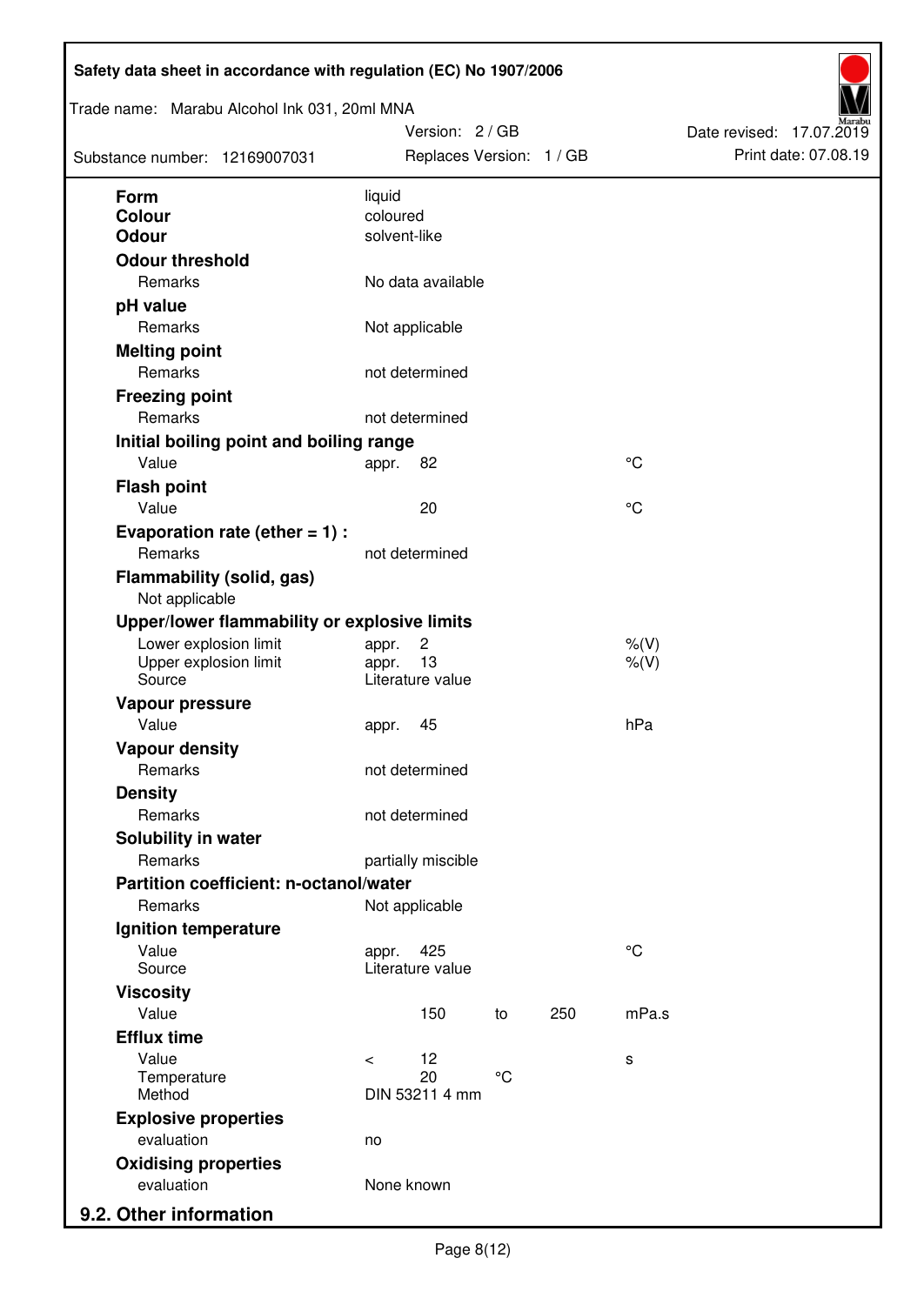| Safety data sheet in accordance with regulation (EC) No 1907/2006 |  |
|-------------------------------------------------------------------|--|
|-------------------------------------------------------------------|--|

Trade name: Marabu Alcohol Ink 031, 20ml MNA

Version: 2 / GB

Substance number: 12169007031

### **Other information**

The physical specifications are approximate values and refer to the used safety relevant component(s).

# **SECTION 10: Stability and reactivity**

### **10.1. Reactivity**

No hazardous reactions when stored and handled according to prescribed instructions.

#### **10.2. Chemical stability**

Stable under recommended storage and handling conditions (see section 7).

#### **10.3. Possibility of hazardous reactions**

Keep away from oxidising agents, strongly alkaline and strongly acid materials in order to avoid exothermic reactions.

#### **10.4. Conditions to avoid**

When exposed to high temperatures may produce hazardous decomposition products.

#### **10.5. Incompatible materials**

No hazardous reactions when stored and handled according to prescribed instructions.

### **10.6. Hazardous decomposition products**

See chapter 5.2 (Firefighting measures - Special hazards arising from the substance or mixture).

# **SECTION 11: Toxicological information**

### **11.1. Information on toxicological effects**

| <b>Acute oral toxicity</b>                |                                                                   |       |
|-------------------------------------------|-------------------------------------------------------------------|-------|
| Remarks                                   | Based on available data, the classification criteria are not met. |       |
| <b>Acute oral toxicity (Components)</b>   |                                                                   |       |
| <b>Acetone</b><br><b>Species</b><br>LD50  | rat<br>5800                                                       | mg/kg |
| <b>Acute dermal toxicity (Components)</b> |                                                                   |       |
| <b>Acetone</b><br>Species<br>LD50         | rabbit<br>20000                                                   | mg/kg |
| <b>Acute inhalational toxicity</b>        |                                                                   |       |
| Remarks                                   | Based on available data, the classification criteria are not met. |       |
| <b>Skin corrosion/irritation</b>          |                                                                   |       |
| Remarks                                   | Based on available data, the classification criteria are not met. |       |
| Serious eye damage/irritation             |                                                                   |       |
| evaluation<br><b>Remarks</b>              | irritant<br>The classification criteria are met.                  |       |
| <b>Sensitization</b>                      |                                                                   |       |
| Remarks                                   | Based on available data, the classification criteria are not met. |       |
| <b>Mutagenicity</b>                       |                                                                   |       |
| Remarks                                   | Based on available data, the classification criteria are not met. |       |
| <b>Reproductive toxicity</b>              |                                                                   |       |
| Remarks                                   | Based on available data, the classification criteria are not met. |       |
| Carcinogenicity                           |                                                                   |       |
| Remarks                                   | Based on available data, the classification criteria are not met. |       |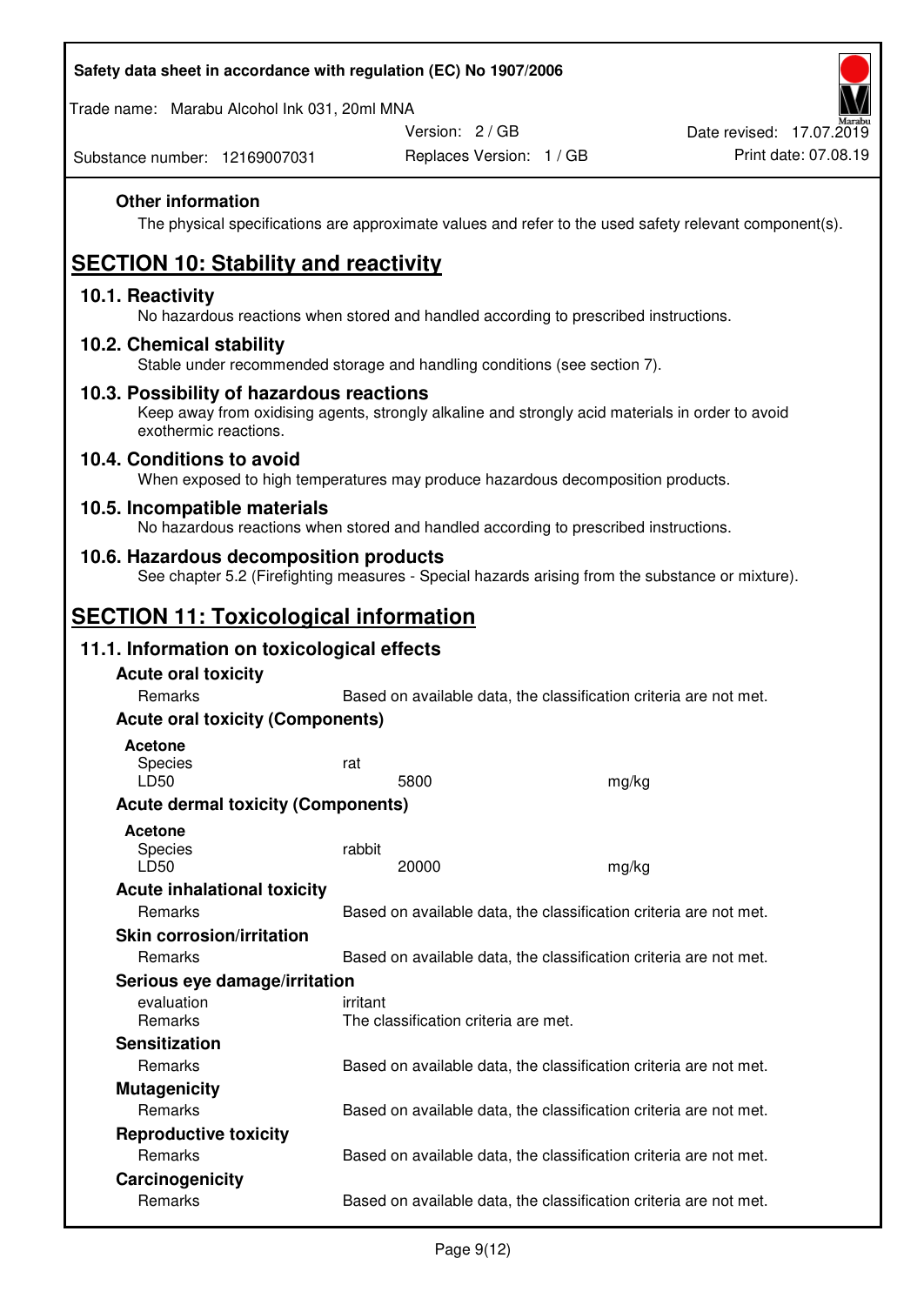Trade name: Marabu Alcohol Ink 031, 20ml MNA

Version: 2 / GB

Substance number: 12169007031

Replaces Version: 1 / GB Print date: 07.08.19 Date revised: 17.07.2019

# **Specific Target Organ Toxicity (STOT)**

| Single exposure<br><b>Remarks</b><br>evaluation | The classification criteria are met.<br>May cause drowsiness or dizziness. |
|-------------------------------------------------|----------------------------------------------------------------------------|
| <b>Repeated exposure</b><br>Remarks             | Based on available data, the classification criteria are not met.          |

#### **Aspiration hazard**

Based on available data, the classification criteria are not met.

#### **Experience in practice**

Exposure to component solvents vapours concentration in excess of the stated occupational exposure limit may result in adverse health effects such as mucous membrane and respiratory system irritation and adverse effects on kidney, liver and central nervous system. Symptoms and signs include headache, dizziness, fatigue, muscular weakness, drowsiness and in extreme cases, loss of consciousness. Solvents may cause some of the above effects by absorption through the skin. Repeated or prolonged contact with the mixture may cause removal of natural fat from the skin resulting in non-allergic contact dermatitis and absorption through the skin. The liquid splashed in the eyes may cause irritation and reversible damage. Ingestion may cause nausea, diarrhoea and vomiting. This takes into account, where known, delayed and immediate effects and also chronic effects of components from short-term and long-term exposure by oral, inhalation and dermal routes of exposure and eye contact.

#### **Other information**

There are no data available on the mixture itself. The mixture has been assessed following the additivity method of the GHS/CLP Regulation (EC) No 1272/2008.

# **SECTION 12: Ecological information**

# **12.1. Toxicity**

#### **General information**

There are no data available on the mixture itself.Do not allow to enter drains or water courses.The mixture has been assessed following the summation method of the CLP Regulation (EC) No 1272/2008 and is not classified as dangerous for the environment.

#### **12.2. Persistence and degradability**

#### **General information**

No data available

#### **12.3. Bioaccumulative potential**

#### **General information**

There are no data available on the mixture itself.

#### **Partition coefficient: n-octanol/water**

Remarks Not applicable

# **12.4. Mobility in soil**

#### **General information**

There are no data available on the mixture itself.

#### **12.5. Results of PBT and vPvB assessment**

#### **General information**

There are no data available on the mixture itself.

#### **12.6. Other adverse effects**

### **General information**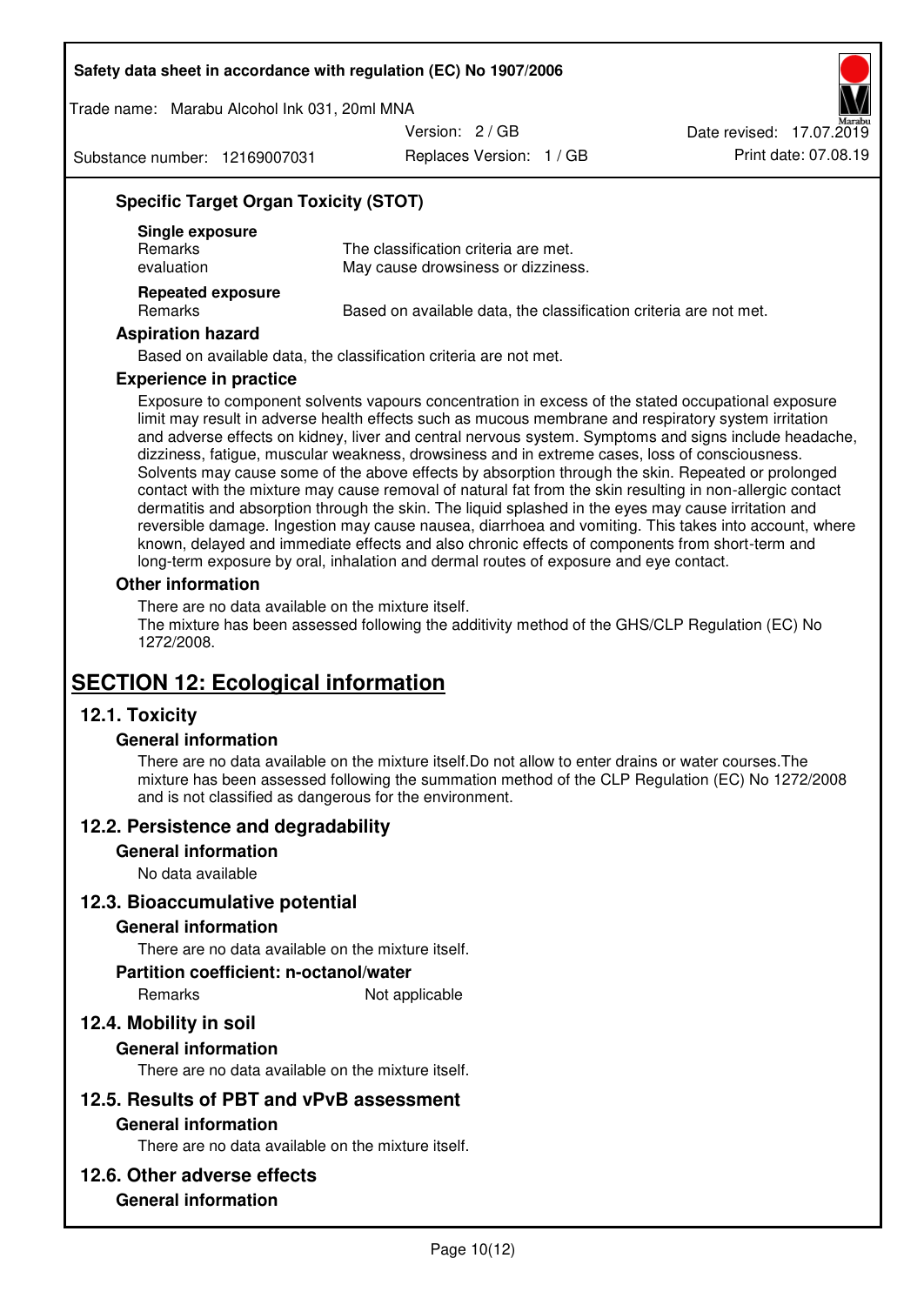Trade name: Marabu Alcohol Ink 031, 20ml MNA

Version: 2 / GB

Substance number: 12169007031

Replaces Version: 1 / GB Print date: 07.08.19 Date revised: 17.07.2019

There are no data available on the mixture itself.

# **SECTION 13: Disposal considerations**

# **13.1. Waste treatment methods**

### **Disposal recommendations for the product**

Do not allow to enter drains or water courses.

Wastes and emptied containers should be classified in accordance with relevant national regulation. The European Waste Catalogue classification of this product, when disposed of as waste is EWC waste code  $08\,03\,12^*$  waste ink containing dangerous substances If this product is mixed with other wastes, the original waste product code may no longer apply and the appropriate code should be assigned.

For further information contact your local waste authority.

### **Disposal recommendations for packaging**

Using information provided in this safety data sheet, advice should be obtained from the relevant waste authority on the classification of empty containers. Empty containers must be scrapped or reconditioned.

Not emptied containers are hazardous waste (waste code number 150110).

# **SECTION 14: Transport information**

#### **Land transport ADR/RID**

| 14.1. UN number<br><b>UN 1263</b>                                                                                                                                                                                                            |                   |
|----------------------------------------------------------------------------------------------------------------------------------------------------------------------------------------------------------------------------------------------|-------------------|
| 14.2. UN proper shipping name                                                                                                                                                                                                                |                   |
| <b>PAINT</b>                                                                                                                                                                                                                                 |                   |
| 14.3. Transport hazard class(es)                                                                                                                                                                                                             |                   |
| Class                                                                                                                                                                                                                                        |                   |
| Label                                                                                                                                                                                                                                        | ვ<br>ვ            |
| 14.4. Packing group                                                                                                                                                                                                                          |                   |
| Packing group                                                                                                                                                                                                                                | Ш                 |
| Special provision                                                                                                                                                                                                                            | 640D              |
| <b>Limited Quantity</b>                                                                                                                                                                                                                      | 5 <sub>1</sub>    |
| Transport category                                                                                                                                                                                                                           | 3                 |
| 14.5. Environmental hazards                                                                                                                                                                                                                  |                   |
| Tunnel restriction code                                                                                                                                                                                                                      | D/E               |
|                                                                                                                                                                                                                                              |                   |
| <b>Marine transport IMDG/GGVSee</b><br>14.1. UN number<br>UN 1263<br>14.2. UN proper shipping name<br><b>PAINT</b><br>14.3. Transport hazard class(es)<br>Class<br>14.4. Packing group<br>Packing group<br>14.5. Environmental hazards<br>no | 3<br>$\mathbf{I}$ |
| Air transport ICAO/IATA                                                                                                                                                                                                                      |                   |
| 14.1. UN number                                                                                                                                                                                                                              |                   |
| UN 1263                                                                                                                                                                                                                                      |                   |
| 14.2. UN proper shipping name<br><b>PAINT</b>                                                                                                                                                                                                |                   |
| 14.3. Transport hazard class(es)                                                                                                                                                                                                             |                   |
| Class                                                                                                                                                                                                                                        | 3                 |
|                                                                                                                                                                                                                                              |                   |